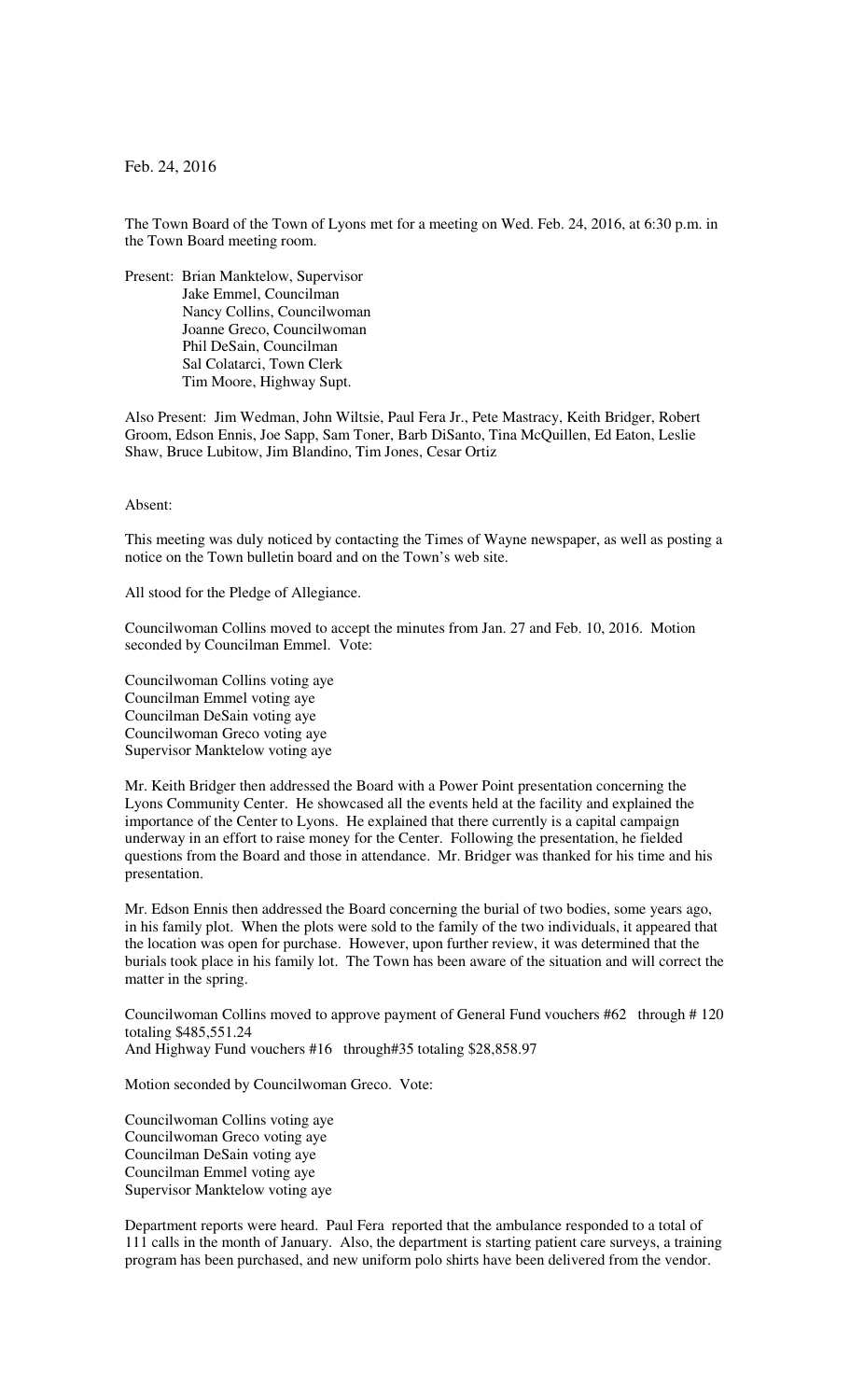A monthly inspection sheet has been formulated so a Town Councilperson can inspect each room at the base and sign off if all is okay.

CEO Tom Sawtelle reported that a total of 58 violations have been recorded since the first of the year and three cases have gone to, or will go to court for final review.

Highway Supt. Tim Moore reported that the former Village bucket truck has been inspected and it failed miserably. Needs to be surplused and taken to auction. T.S.L. will work with the Town to find a certified one.

The flag poles over the canal bridge on route 14 have been removed and powder-coated. Work continues in both the Town hall and former Village Hall to move boxes and remove trash. Street lights that aren't working continue to be reported to NYSEG from the Town Clerk's Office. In addition, the highway crew will tie a ribbon around the pole so the NYSEG crews will know exactly which light(s) are out.

The former Village Forman office has been converted to a shop office.

Met with the Main Street Program about signs and benches.

Some repair work needs to be done to some of the vehicles as a result of the Snowstorm earlier this month.

Mr. Moore reported that these past couple of weeks have been a good test for all employees. He believes everyone has done a very good job considering the conditions.

Assessor Tina McQuillen then fielded questions concerning the assessment update. All notices have been mailed. She explained that this update has nothing to do with the Village dissolution and this would have been mandated by the state whether the Village was in existence or not. Our equalization rate had fallen to below 100 percent since the last update and so the State requires the update. She also stated that with an equalization rate below 100 percent, various exemptions are also reduced. Mr. Robert Groom voiced his concern about the assessment process in general and had several questions. It was suggested he schedule an informal hearing with the Assessor to answer his questions.

Though the pays were agreed upon at the last workshop, the approval was never put in a former resolution. As a result, Councilwoman Collins moved to pay CEO Tom Sawtelle \$4,500.00 to rewrite Town codes/laws in an effort to combine and change what was once Village codes/laws with current Town codes/laws.

And to Pay Ralph D'Amato \$5,000.00 (annual) as a Code Department consultant/liaison assisting with the code enforcement/building codes in Lyons. Motion seconded by Councilman DeSain. Vote:

Councilwoman Collins voting aye Councilman DeSain voting aye Councilwoman Greco voting aye Councilman Emmel voting aye Supervisor Manktelow voting aye

The Town's website was then discussed. Town Clerk Colatarci reported that he had made some calls to various surrounding Towns for ideas as well as speaking with Tom Herendeen, who has helped the Town with all aspects of the current web site. Mr. Herendeen stated that he does not have the capabilities to create a web site but would offer his assistance on the day to day operation if the Town chose to do that. Meanwhile, Mr. Colatarci stated that he was contacted by Mr. Bob Ohmann, indicating he had made a phone call on the Town's behalf to the company that handles several of his web sites including the Ohmann Theater and the Newark Pilots. A proposal from "FingerLakes 1.com" was given to the Board members for review. The matter will be discussed at the next meeting.

Councilman Emmel moved to allow the Town Supervisor to sign and return to the State Department of Health the statement of deficiencies and Plan of Correction. Motion seconded by Councilwoman Collins. Vote:

Councilman Emmel voting aye Councilwoman Collins voting aye Councilwoman Greco voting aye Councilman DeSain voting aye Supervisor Manktelow voting aye

Town Highway Employee Ed Eaton asked about the status of the union contract between the highway dept. and the Town. He was informed that the document is back in the hands of the Union (Teamsters) and to the knowledge of the Town, is ready for signatures.